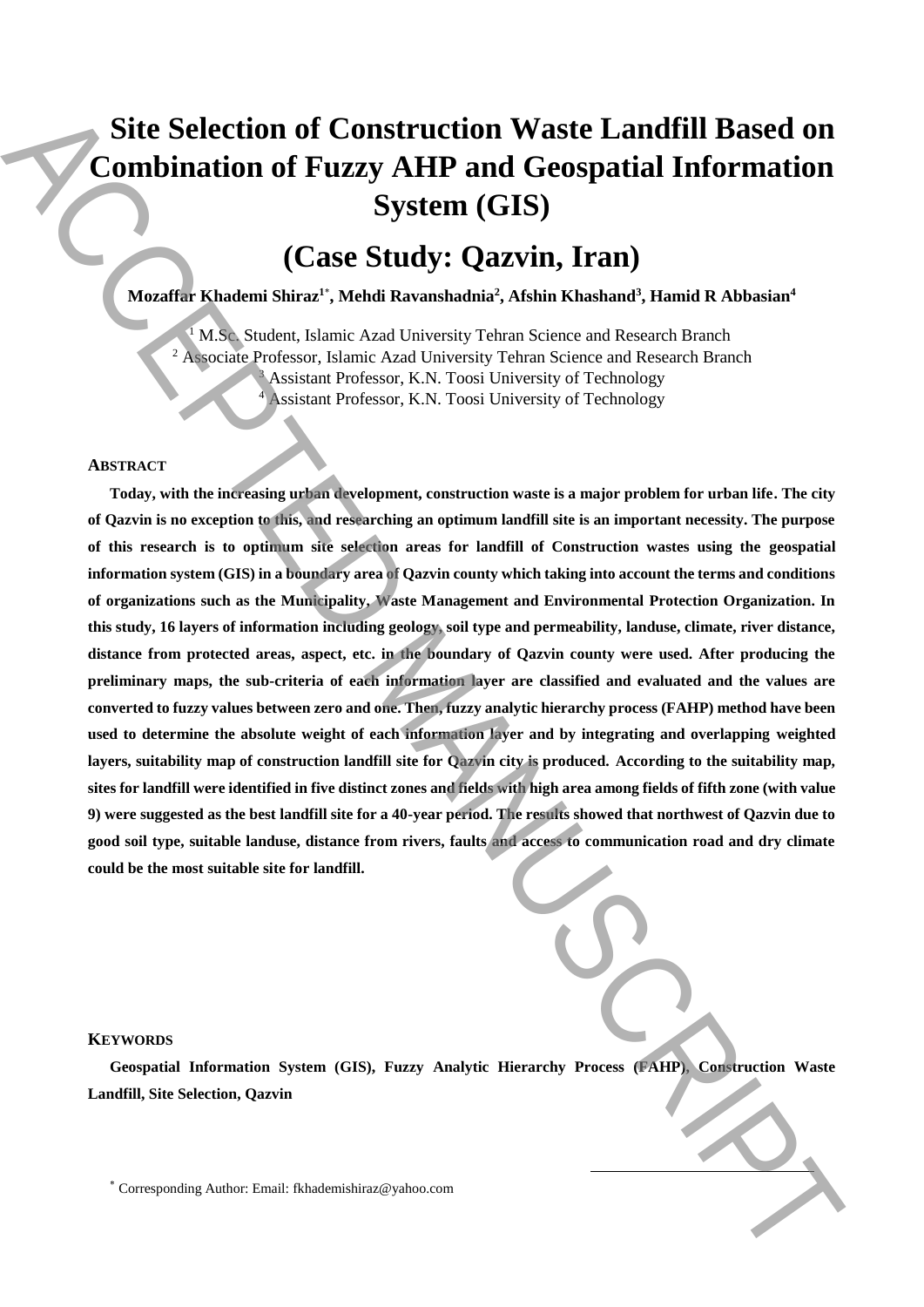### **1. Introduction**

The uncontrolled growth of the population has led to the increasing development of the construction industry and, as a result, the production of construction landfill. In Iran, according to daily statistics, about 200 to 250 thousand tons that means 70 to 80 million tons of construction landfill are produced annually [1].

In this study, in order to find suitable landfill construction site for Qazvin city some criteria such as geological information, soil science, topography, distance from population and industrial centers, distance from road lines and appropriate landuse have been employed. Due to the involvement of different criteria, in this study, the geospatial information system (GIS) was used, which has the ability to combine information and produce results. How to combine data and make decisions in the geospatial information system is so important that using fuzzy logic and analytic hierarchy process (AHP) together, because of its highly efficient nature, can bring many benefits that was used in this article. In 1992, Hendrix and Buckly Evaluated the proper site selection of the landfill in Vermont, USA, in terms of physical and economic characteristics using GIS [2]. In 2002, Shrivastava and Nathawat explored the location of landfills around the city of Ranchi using GIS and RS, taking into account various natural and human criteria [3]. In 2017, Won and Cheng began to model building information to build and manage the discharge of trash and reduce it [4]. In 2017, Ghanei and Kashfi started to locate the landfill of construction waste in Yazd city using the analytic hierarchy process method. In this study, they chose optimal sites for landfill using parameters such as geology, soil science, landuse and their composition in the GIS [5]. A reason distributed for experimental the total manner in proposed to bury construction and the experimental the construction and the experimental the experimental the experimental the experimental the experimental the ex

### **2. Methodology**

The AHP method, which is based on the analysis of the human brain for complex problems, was proposed by a researcher named T. L. Saaty in the 1980s [6]. This technique is based on pairwise comparisons and allows researchers to study different scenarios.

analytic hierarchy process involves 5 key steps:

- 1. Establishing of hierarchical structure.
- 2. Establishing a pairwise comparison matrix.
- 3. Calculation of eigenvalue and eigenvector.
- 4. Perform compatibility tests and weight calculations.
- 5. The compatibility test examined whether the answers to the questionnaires are consistent or not.

However, the analytic hierarchy process method does not reflect accurately the human reasoning and perception, because this method uses determined numbers in pairwise comparisons. Fuzzy logic is able to provide mathematical formulation of many concepts and systems that are inaccurate and ambiguous, and allow for reasoning and decision-making in conditions of uncertainty [7]. The model of membership function of The fuzzy logic helps to scrutinize uncertainty and fuzziness in a way comparable to the human language. The phases of the fuzzy analytic hierarchy process method as "Chang's method" are illustrated below [8]:

phase1. Stablish a hierarchical structure

phase2. Define fuzzy numbers in order to pairwise comparisons

phase3. Stablish a pairwise comparison matrix  $(\widetilde{A})$  using fuzzy numbers

$$
\tilde{A} = \left[ \tilde{a}_{ij} \right] \tag{1}
$$

Where  $a_{ij} = (l_{ij}, m_{ij}, u_{ij})$ ,  $l_{ij}$ ,  $m_{ij}$  and  $u_{ij}$  represent lower limit, peak, and upper limit of triangular fuzzy numbers.

#### **3. Discussion and Results**

The general process of locating can be described in three main steps. The **first step** is to process and extract the effective parameters and factors in site selecting construction landfills. In the **second step**, the generated layers or maps are classified using the GIS tool and assign Saaty scale 1, 3, 5, 7 and 9 (from low level to high level) to classes according to the rules and conditions, and then the evaluated values are fuzzified. In the **third step**, the weights of layers or factors that are effective in site selection are determined by fuzzy analytic hierarchy process. By applying weights to the fuzzified layers and overlapping weighted layers, suitability map of construction landfill is produced. In this study, after preparing the suitability map, it is classified to 10 classes, that every two classes represent a single zone. Zone 5 is a perfect zone (by value of 9) to bury construction landfill. The main reason of being completely suitable zone (by value of 9) can be listed as follow: 1) reasonable distance from fault points 2) reasonable distance from rivers and protected areas 3) landuse type of poor and relatively poor rangeland lands 4) and dry climate. Also, the main reason for the inadequacy of completely

The main reason of being completely unsuitable zone (by value of 1) can be listed as follow: 1) short or so long distance from city area 2) short distance from fault points 3) agricultural and forestry landuse 4) less distance from rivers and having humid climate. As can be seen in Figure 1. zone 5 with value of 9 is masked from the other areas and zone 5 itself is divided into two regions with the first and second priority that has 140 and 303 square kilometers, respectively. Due to the dispersion proper